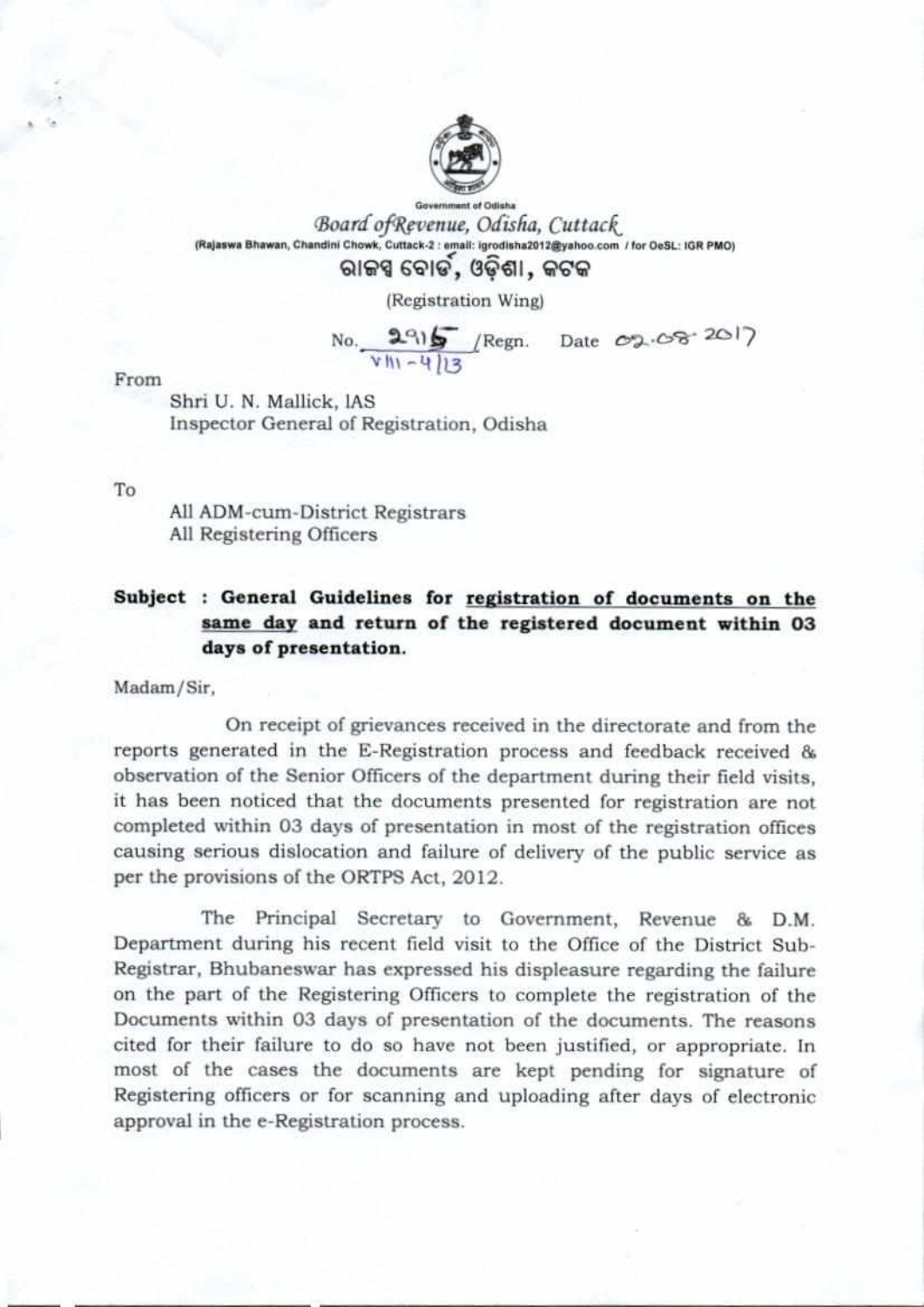Since the public has a right to public service under ORTPS Act, 2012 to get back their registered documents within a period of 03 working days, failure to do so by the designated officers (District Sub-Registrar/Sub-Registrar) makes them susceptible to the penal provisions of the said Act.

In order to avoid such undesirable and unpleasant situation, all the Registering officers are hereby directed to follow the following guidelines for completion of the documents within one day of presentation and delivery the document within three days when the presentant or his/her authorized person comes to office to receive the documents.

Yours faithfully

 $6817$ Inspector General of Registration Odisha

Memo No. 991b Date. 09-08. 2017

Copy forwarded to the Principal Secretary to Government, Revenue & D.M. Department, Bhubaneswar for information.

Inspector General of Registration

Memo No. **2917** Date. 02-08-2017

Copy forwarded to Deputy IGRs for information and they are requested to monitor the completion of registration of documents on the same day and return of the registered documents within 03 days in the sub-ordinate registration offices under their control.

They are also requested to suggest any additional measures/ support services to ensure the return of registered documents within 03 days to the registrant public

 $10^{10}$ 

Inspector General of Registration

nispe<br>Memo No. **2919** Date. 02 \* 06 <sup>- 201</sup>2 Copy forwarded to the Chief Executive Officer, IL&FS Technologies Ltd, Bhubaneswar, for information & necessary action.

> $0<sup>4</sup>$ Inspector General of Registration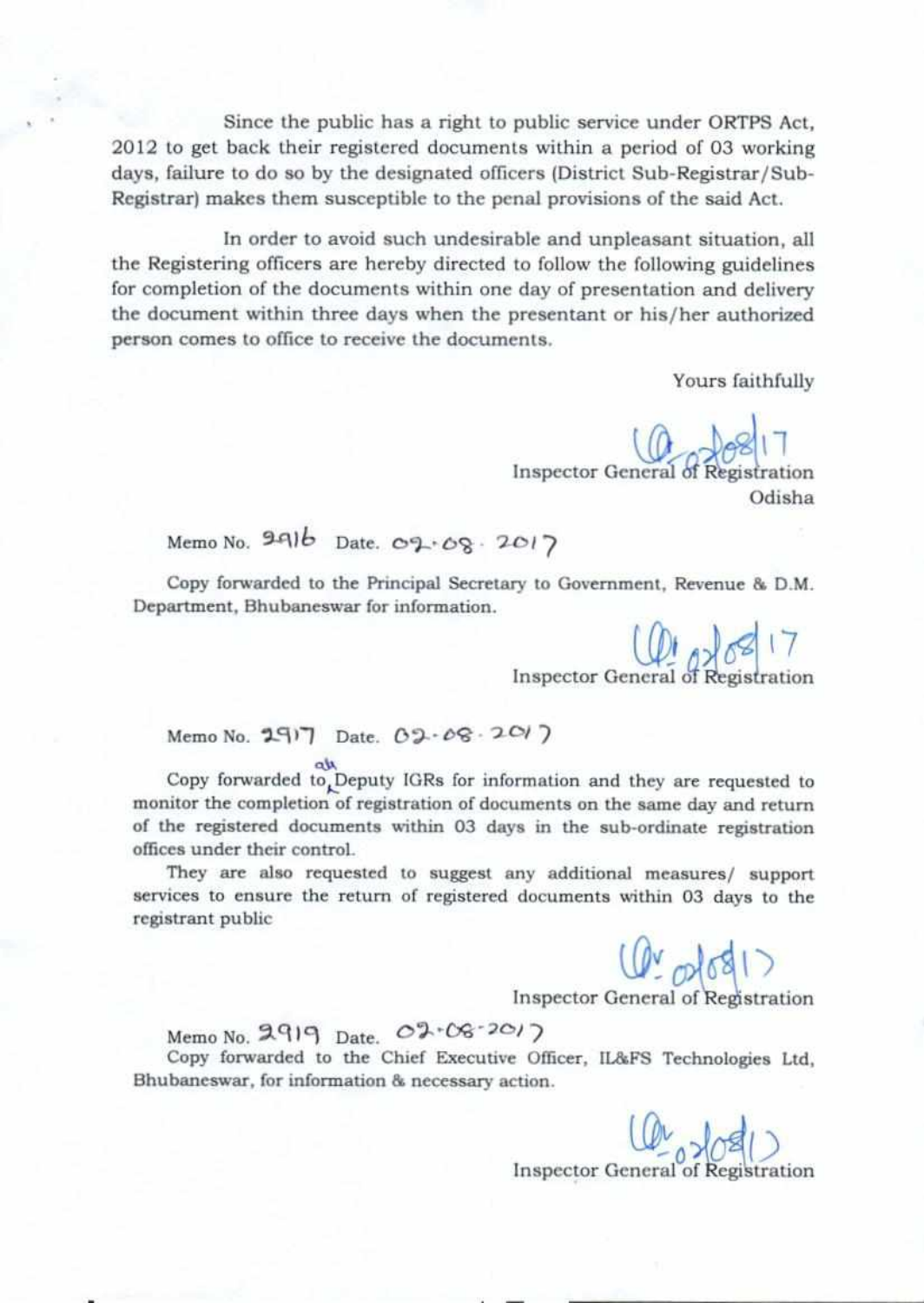#### GUIDELINES FOR REGISTRATION OF DOCUMENTS ONE THE SAME DAY FOR RETURN OF THE REGISTERED DOCUMENT WITHIN 03 DAYS OF PRESENTATION \*\*\*\*\*\*\*\*

- 1. Notwithstanding the conditions of admissibility as per Rule No. 25 of Odisha Registration Rules, 1988 the documents along with all statutory forms, papers & other documents as applicable shall be received by the Office within the presentation hours i.e. till 2.30 p.m. only. No document shall be accepted for registration if not complete in all respect. (Use the enclosed Checklist Format to ensure that the Document presented is complete in all respect)
- 2. After necessary checking and assessment of market value of the transacted property in case of documents of Gifts/Sale/Exchange/Partition/Settlement, the Document Application Id shall be created till 3.30 P.M. for the timely completion of the registration process of the documents by 4.30 p.m. at the Operator Level.
- 3. The biometrics of the parties and generation of fees receipts shall be made on first come first served basis and all the documents after generation of fees receipt & capture of biometrics shall proceed for approval by the Registering office before the close of the Office on the same day.
- 4. A transit register shall be maintained by the Registering Officer for movement of every document between the Data Entry Operator & Office for tracking of the registration process & time taken for each process.
- 5. The documents so processed shall be approved by the Registering Officers on the same day positively. The Registering officer may Reject/ keep it pending only for the reasons laid down in the Act and Rules framed there under. The documents cannot be rejected and kept pending for any flimsy reasons.
- 6. Printing of endorsements shall be made immediately after approval of the document on the same day of approval and shall be signed by the Registering Officer with Seal of the Office on the same day.
- 7. Scanning & uploading of the signed documents shall be done immediately after seal & signature of Registering Officer. The Data Entry Operators shall be suitably directed by the professional agency for scanning & uploading of the documents promptly without any delay.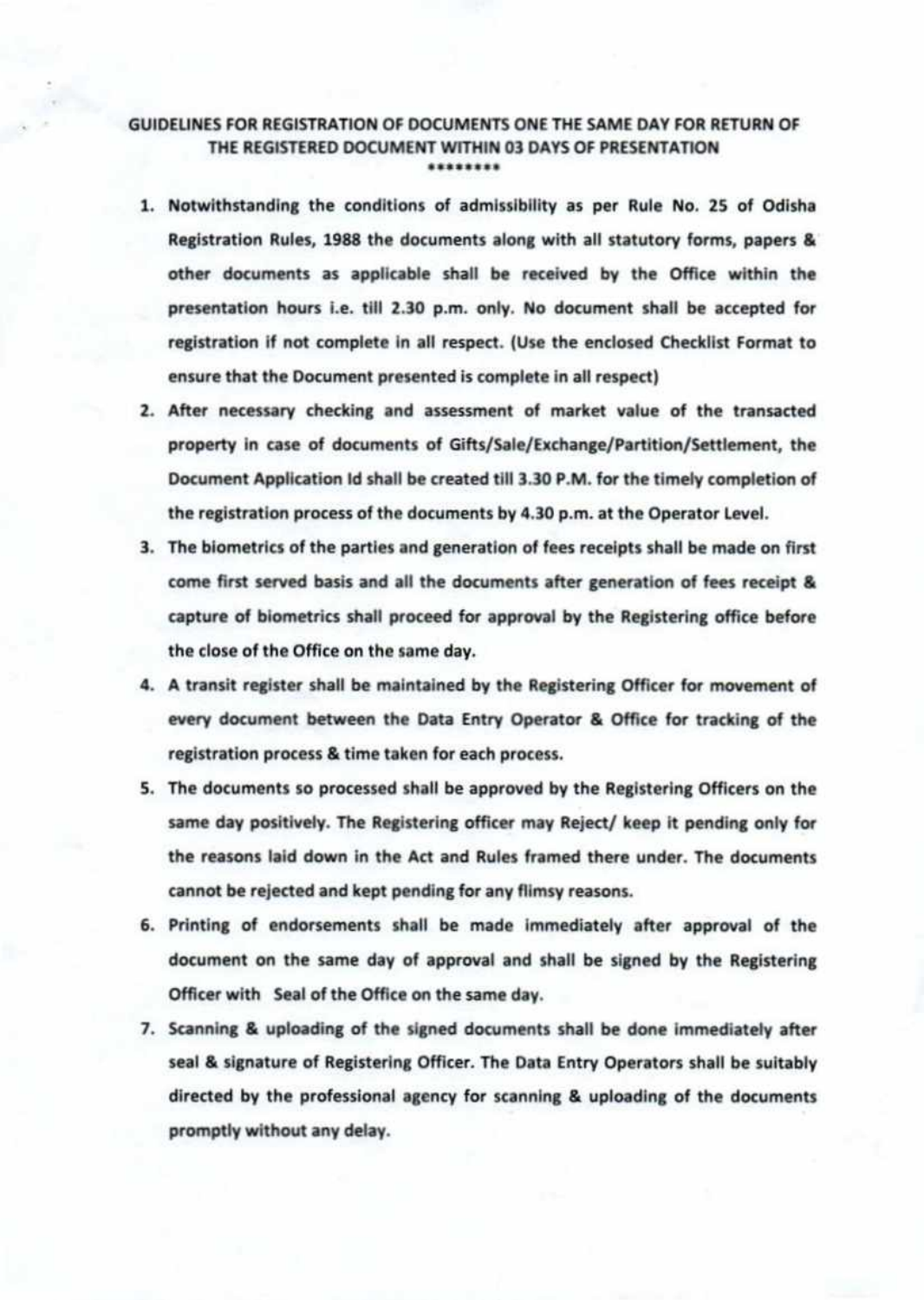- 8. The Registering Officer shall be ensure that the registration of documents are completed on the same day of presentation and shall be kept ready for return of the registered document within the three days for necessary compliance of the delivery of public service regarding registration of documents under ORTPS Act, 2012.
- 9. The registering Officers shall immediately report regarding the service deficiency of Data Entry Operators, or regarding any misconduct and undisciplined behaviour of the data entry operator engaged in his office, to the Professional Agency of the E-Registration Process for resolution of the issue within 24 hours of receipt of the complaint.
- 10. The professional agency is directed to resolve all the issues of malfunctioning of any computer hardware system or the peripheral devices within 24 hours of receipt of the report/complain of malfunctioning of any device by the Registering Officer.
- 11. The professional agency for operation of E-Registration process is directed to sensitize the data entry operators to strictly follow the workflow and shall resolve the issues of misconduct and undisciplined conduct of the data entry operators by transfer/ substitution/ removal/ deployment of the reported data entry operator within 24 hours of the receipt of the report by the Registering officers.
- 12. The District Registrars shall strictly monitor and ensure that the documents presented for registration are completed on the same day and are made ready for return to the party within 03 days positively in all possible cases. They are requested to report regarding deficiency of service by the Registering officers to this directorate for necessary action against the defaulting Officers.

**Inspector General of Registration**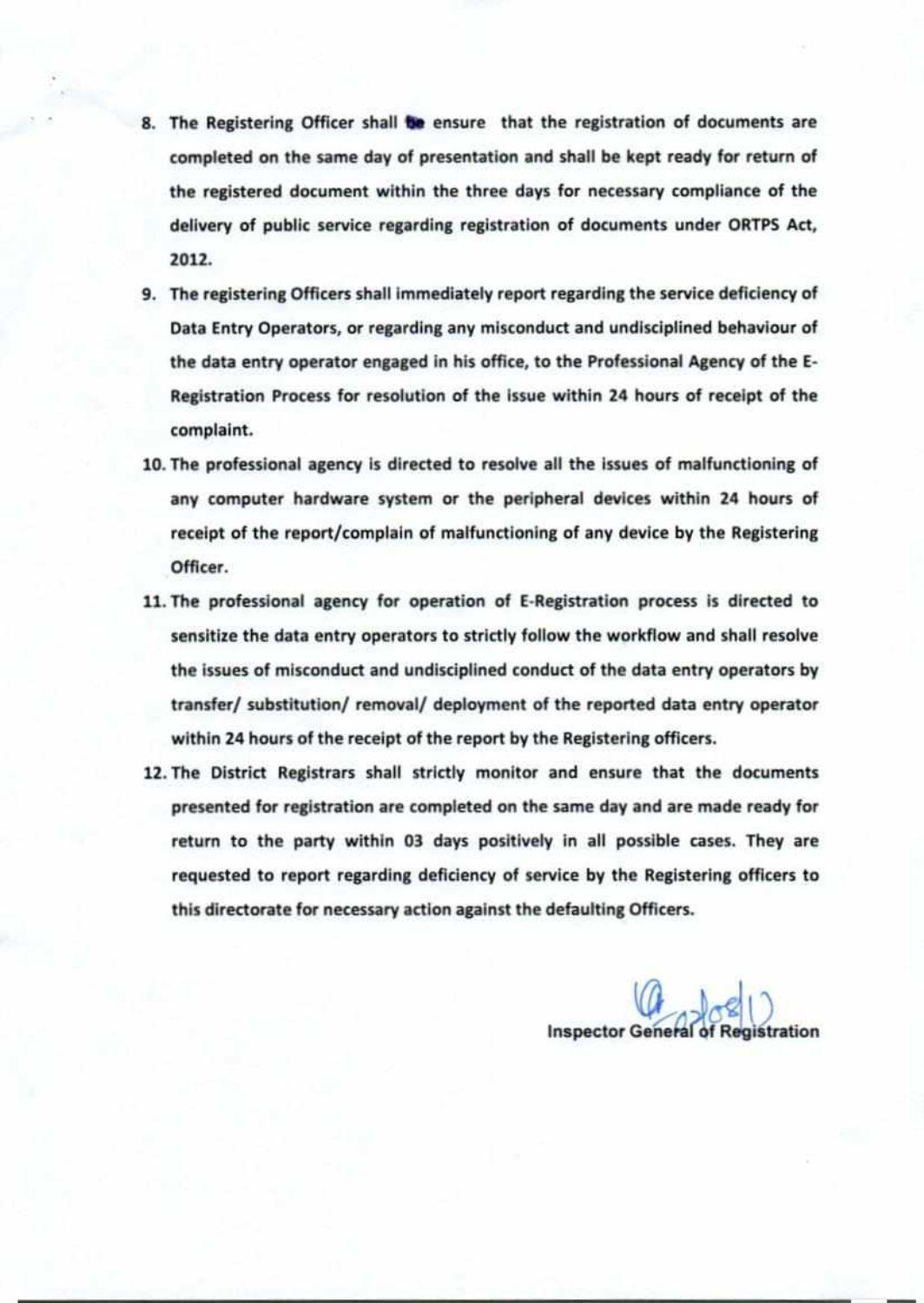## **CHECKLIST FOR DOCUMENTS**

## **DETAILS OF THE EXECUTANT/CLAIMANT/ IDENTIFIER/ CONSENTATNT OF A DOCUMENT.**

- $\diamond$  Whether Name & Additions such as Age, Father/Mother/Husband's name, caste (General/ Schedule Caste/ Schedule Tribe), profession, Permanent address & Present address complete with Post office, P.S. & Pin code has been mentioned or not
- $\diamond$  Mobile Number of all the parties
- Id Proof Any acceptable ID Card has been enclosed or not
- $\Diamond$  Aaadhar No. (if available)

#### REQUIEMENT OF DOCUMENTS/ FORMS/ PAPERS/ DECLARTIONS

- O Properly Executed Document along with its True Copy
- $\Diamond$  Maps/ trace maps/ plans etc. in duplicate
- $\Diamond$  Passport size photograph with LTI, & Signature on the Document & on its True Copy
- $\Diamond$  Copy of R.O.R. and all other supporting documents in proof of title of the immovable property transacted.
- $\Diamond$  Copy of Encumbrance certificate from the date of publication of R.O.R. by Settlement/ Consolidation authority till the date of presentation of the Document.
- **O Id** Proof all the parties (Executants, Claimants, Identifiers, & consentants)
- **O I.T.** Form No. 60 duly filled in the absence of PAN
- $\Diamond$  Caste Certificate if belongs to Schedule Caste/ Schedule Tribe
- $\Diamond$  Copy of permission from the competent authority where such permission is required for the transaction of property.
- $\Diamond$  Declarations in Form No. A if no structure exists on the transacted plot, & Form No. B (if any structure exists on the transacted land)
- 0 All other documents like, Aadhaar, PAN required under Rule-9 of the Prevention of Money-laundering (Maintenance of Records) Second Amendment Rules, 2017 where the cash transaction are above Rs 50,000/-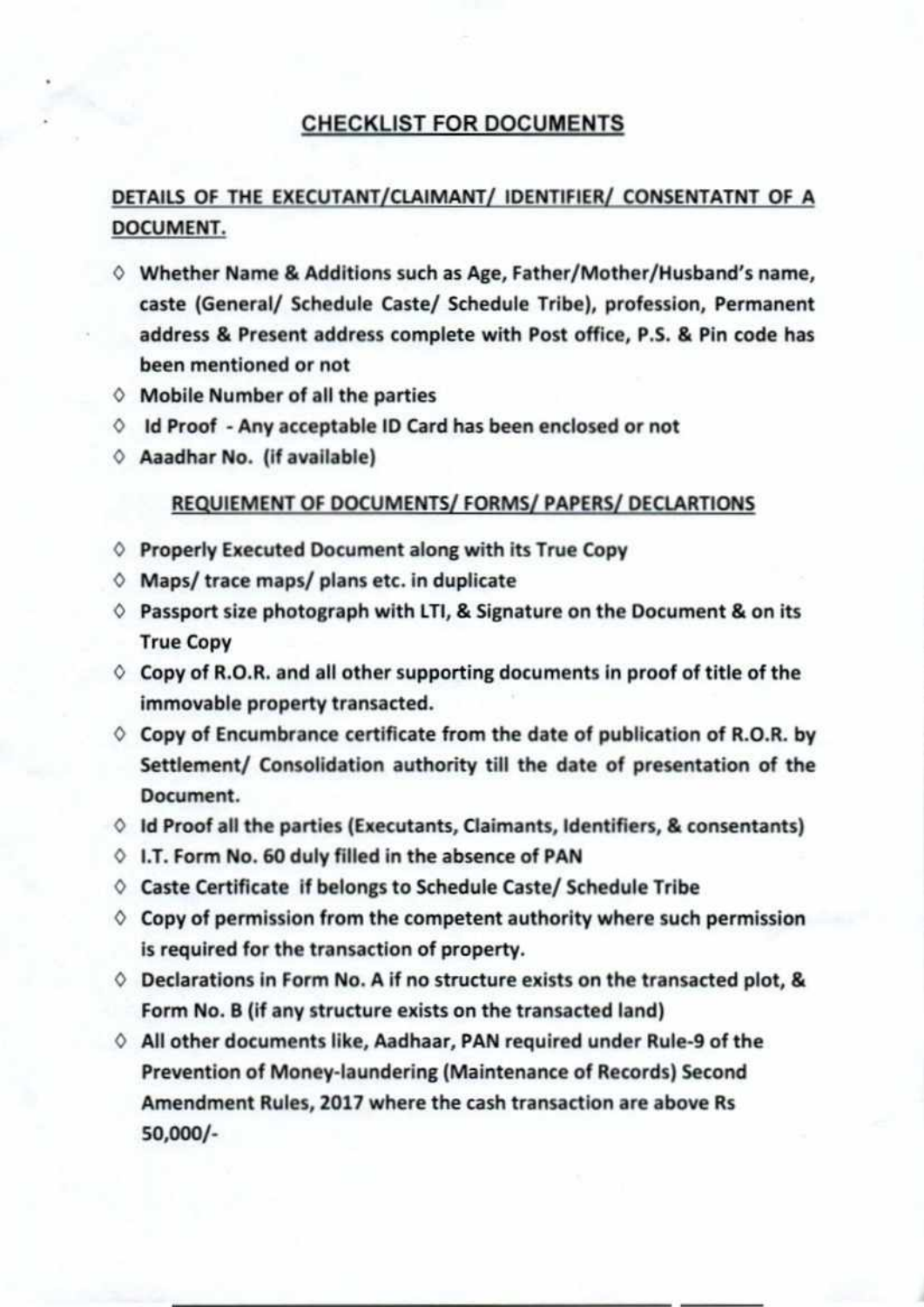#### CHECKING OF THE DOCUMENT: Preparation of Checklist Part-I

- O Date of Execution
- $\diamond$  Date of Purchase of Stamp on which the Document has been scribed and it should not be post dated to the date of execution.
- $\diamond$  Nature/Classification of Document for chargeability of proper Stamp Duty and Fees (in the Checklist Form Part-I)
- $\diamond$  Amount of Stamp Duty, payable and amount of Stamp Duty paid.
- $\diamond$  Whether the Document is to be impounded if deficiently stamped.
- $\diamond$  Whether the Document is under-valued or not (from Checklist Part-II)
- $\diamond$  Whether land transacted, belongs to class of lands prohibited for transaction under Section -22-A of the Registration Act.
- $\diamond$  Whether the land has been fully described for proper identification with Jurisdictional R.I. office, Tahasil Office, Registration Office, District, Village, Thana No., Plot No., P.S., Khata No., Plot No., Area Transferred with Total Plot Area, Classification of Land/Kissam of Land, Four boundaries of the Plot if the transacted plot is part plot, Annual Rent Reserved, & market value of the land,
- $\Diamond$  The Details of the Structure as per Form No. B if existing over the transacted land with cost of ancillary structures, cost of Electric connection/sanitary & water supply facility.
- $\diamond$  Details of recitals evidencing the flow of title of the Seller and authority of the Executant to execute the document in case he is not the Recorded tenant of the transacted property.
- $\diamond$  Mandatory declarations on the documents as required by Other Acts and Rules
- $\Diamond$  Living certificate of the Principal on the document where the document is executed by a Power of Attorney Holder.

When the document is complete in all respect and is admissible for registration the Document Application id shall be generated and the registration process shall be initiated.

> $a_{1681}$ **Inspector General of Registration**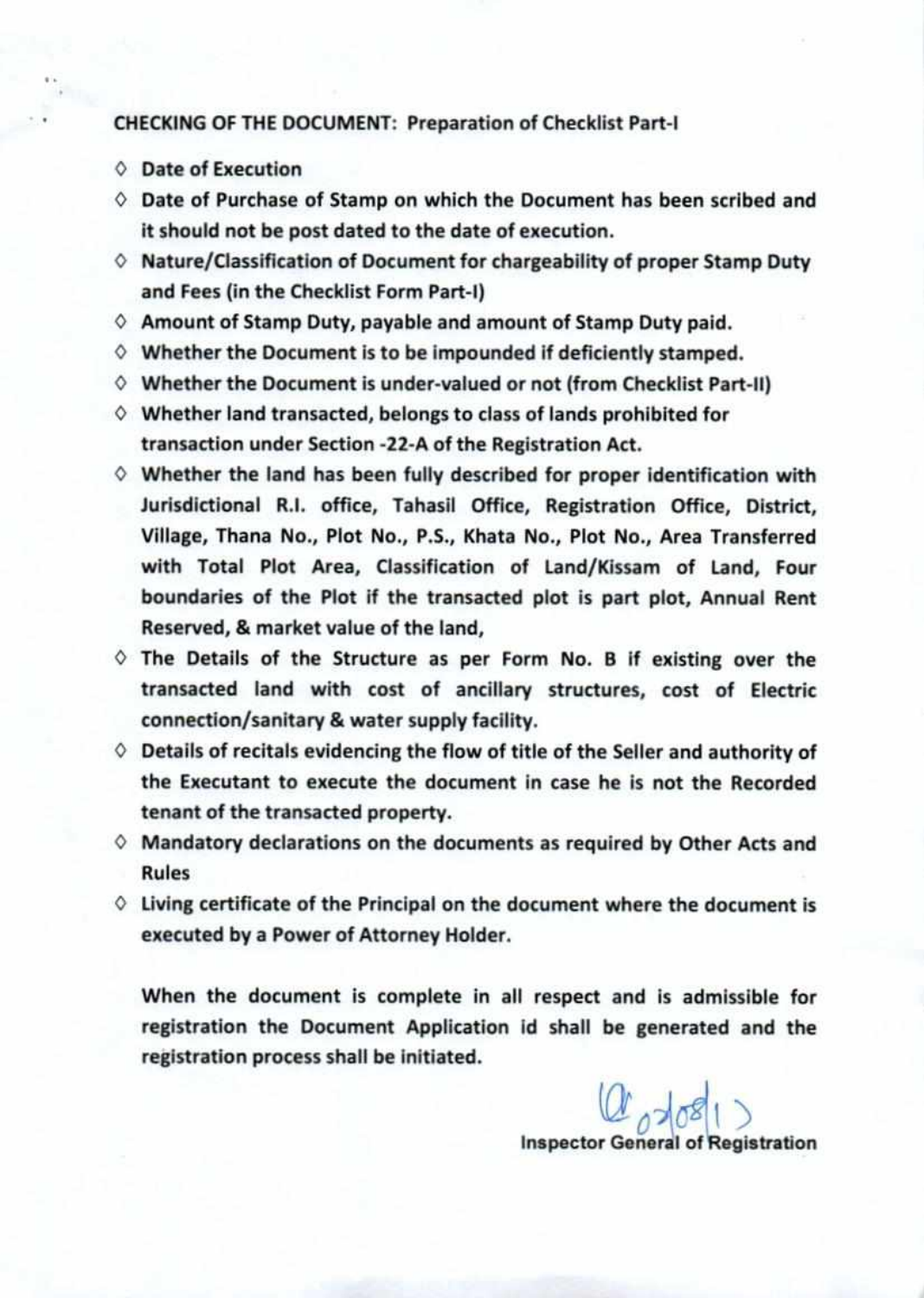## CHECK LIST OF DOCUMENTS  $PART - I$

|       | 1. Name of the Office                               | ÷             |  |                     |  |
|-------|-----------------------------------------------------|---------------|--|---------------------|--|
| 2.    | Date of Execution                                   | $\frac{1}{4}$ |  |                     |  |
| 3.    | Date on which 04 Months Expires                     |               |  |                     |  |
|       | 4. Date of Presentation                             |               |  |                     |  |
|       | 5. Date of Admission                                | đ             |  |                     |  |
|       | 6. Document Application Id No.                      |               |  |                     |  |
| 7.    | Nature of Document                                  | $\zeta$       |  |                     |  |
|       | a. According to the Checking Clerk                  | - 12          |  |                     |  |
|       | b. According to the Registering Officer :           |               |  |                     |  |
| 8.    | Consideration Money/<br>Valuation Set Forth         |               |  |                     |  |
| 9.    | <b>Stamp Duty Payable</b>                           | t             |  |                     |  |
|       | 10. Stamp Duty Paid                                 | ÷             |  |                     |  |
|       | 11. Fees Payable                                    |               |  |                     |  |
|       | 12. Fees Paid                                       | ÷             |  |                     |  |
|       | 13. Name & Dated Signature of<br>the Checking Clerk | t             |  |                     |  |
|       | 14. Name & Signature of the Registering Officer     |               |  |                     |  |
| $a$ . | Who admitted the Document                           |               |  |                     |  |
|       | b. Who registered the Document                      |               |  |                     |  |
|       | Date                                                |               |  | Registering Officer |  |